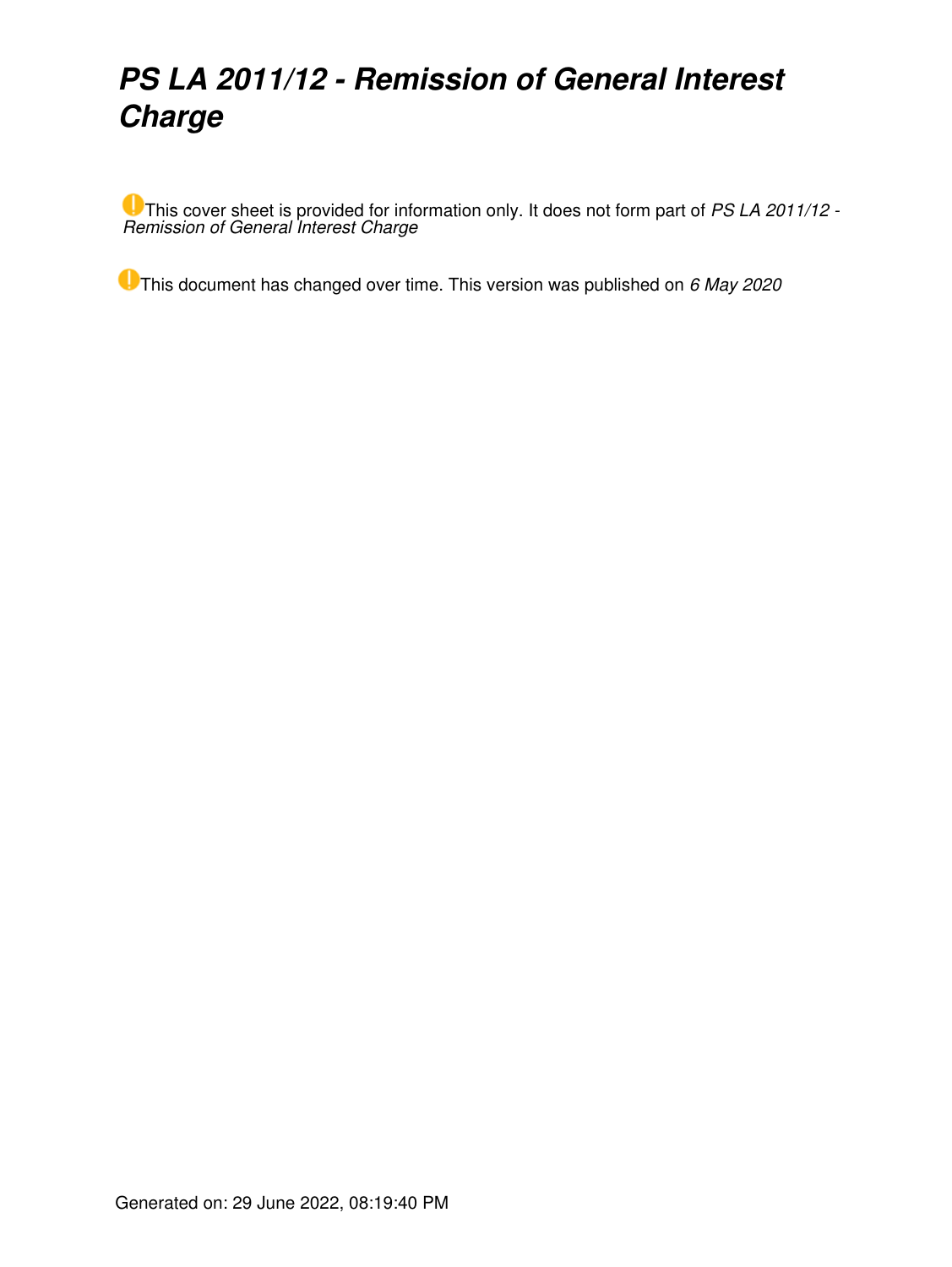

This Law Administration Practice Statement provides guidance on the remission of general interest charge.

*This practice statement is an internal ATO document, and is an instruction to ATO staff.*

*Taxpayers can rely on this practice statement to provide them with protection from interest and penalties in the following way. If a statement turns out to be incorrect and taxpayers underpay their tax as a result, they will not have to pay a penalty. Nor will they have to pay interest on the underpayment provided they reasonably relied on this practice statement in good faith. However, even if they don't have to pay a penalty or interest, taxpayers will have to pay the correct amount of tax provided the time limits under the law allow it.*

#### **1. Overarching principles**

Fully complying with taxation obligations is an important community responsibility. Taxpayers are expected to pay their tax debts as and when they fall due. Various taxation laws provide for the automatic imposition of interest (including the general interest charge (GIC)) on unpaid tax debts, which the ATO will take steps to recover. However, the law recognises there are situations where remission of interest may be appropriate.

Any decision you make in relation to the remission of GIC must be consistent with both the law and the policy in this practice statement. Your decisions must also be consistent with the commitments made by the ATO in the *Taxpayers' Charter* and Chief Executive Instruction *Respecting Clients' Rights of Review CEI.*

## **2. What is GIC?**

GIC is imposed by law where an amount owing to us remains unpaid or where there is an underpayment of tax following an amendment to an assessment.

Very generally, GIC is intended to:

- encourage the timely payment of tax
- deny late payers an unfair financial advantage over those who pay on time, and
- compensate the Australian Government for the impact of late payments.

<span id="page-1-0"></span>This practice statement primarily concerns the remission of GIC that is imposed when an amount is unpaid by its due date.

#### **3. Can you remit GIC?**

We have the discretion to remit GIC under the *Taxation Administration Act 1953* (TAA).[1](#page-1-0)

A client may request a remission of GIC at any time. The onus is generally on the client to satisfy us that remission is warranted must provide us with sufficient information to allow us to make a decision.

However, we may initiate remission ourselves if we are aware of circumstances justifying remission in a particular case or group of cases.

We can remit all or part of the GIC payable by the client. You should consider partial remission when the circumstances of the case do not warrant full remission.

# **4. When should GIC be remitted?**

GIC may be remitted on various grounds prescribed under the legislation. These are outlined in further detail below.

When considering whether to remit GIC you must have regard to all the facts and circumstances of the particular case.

## *Where the delay was not caused by the client*

We may remit GIC where we are satisfied that:

the circumstances contributing to the delayed payment are not the client's fault, and

<sup>1</sup> Section 8AAG of the TAA.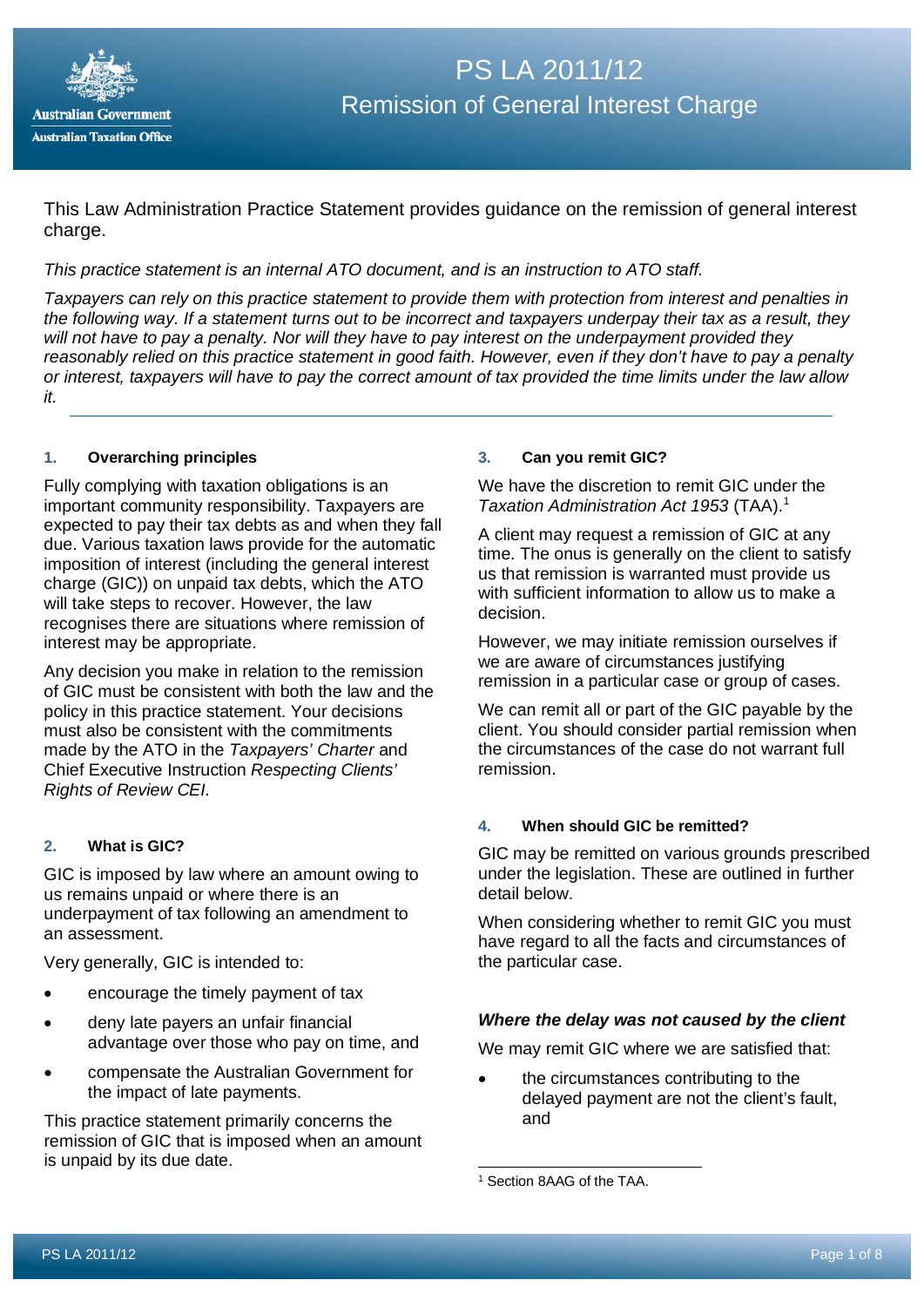• the client has taken reasonable steps to mitigate, or mitigate the effects of, those circumstances.<sup>[2](#page-2-0)</sup>

The client needs to show how an event which was beyond their control affected their ability to pay. They also need to show that they would, but for that event, have paid on time.

Examples of circumstances not caused by the client include natural disasters (such as fire, flood or drought), industrial action, an unforeseen collapse of a major debtor of the client, or the sudden ill health of the key personnel in sole trader or small business situations.

However, circumstances such as general adverse business conditions facing an industry, general economic downturn or fluctuations of currency exchange rates would not usually justify remission.

Similarly, a client whose ability to pay on time is affected by an extended credit policy to maintain business which adversely affects their cash flow, or who uses available funds to buy assets or to pay other creditors, will not usually qualify for remission.

You should also consider what reasonable steps the client has, or could have, taken (for example, realise assets or seek finance) to lessen the severity of the circumstances causing the payment delay.

## *Where the delay was caused by the client and it is fair and reasonable to remit*

We may remit GIC:

- where the circumstances contributing to the delay are due to the client's acts or omissions, and
- the client has taken reasonable steps to mitigate, or mitigate the effects of, those circumstances, and
- having regard to the nature of those circumstances, it would be fair and reasonable to remit[.3](#page-2-1)

If the delay was caused by the client, you must consider their actions to reduce the severity and impact of the circumstances causing the delayed payment. You must also consider whether it is '*fair and reasonable*' to remit.

The words *'fair and reasonable*' are given their ordinary meaning. You should consider the following:

- the intent of the GIC as described above and the legislative policy that clients should be liable to additional charges if they pay late, and
- not only must the exercise of the power to remit be fair to the client concerned, it must be fair to the whole community. In other words, a client who pays late should not be given any unfair financial advantage over those taxpayers who organise their affairs to ensure they can pay on time. Clients will need to demonstrate that it is fair and reasonable to remit the GIC, having regard to the nature of the specific event.

Therefore, you should ask whether ordinary and reasonable members of the community who pay their taxes on time would see the circumstances as fair and reasonable to remit.

For example, the community may view it as fair and reasonable that a partial or full remission be granted where the client may have made a soundly advised or well-considered decision which results in unforeseen severe consequences affecting their ability to pay. In this instance, the client would need to demonstrate that plans were in place to pay their tax on time.

Conversely, the community would not generally perceive it to be fair and reasonable where a client in business was unable to pay on time simply because of generally adverse economic conditions. This is because many other businesses are also experiencing these conditions, but have taken appropriate steps to ensure that they pay their taxes on time.

# *Where there are special circumstances*

We may remit GIC if:

- there are special circumstances relating to the client's case, and
- because of those special circumstances, it would be fair and reasonable to remit.<sup>[4](#page-2-1)</sup>

<span id="page-2-0"></span><sup>2</sup> Subsection 8AAG(3) of the TAA.

<span id="page-2-1"></span><sup>3</sup> Subsection 8AAG(4) of the TAA*.*

<sup>4</sup> Paragraph 8AAG(5)(a) of the TAA.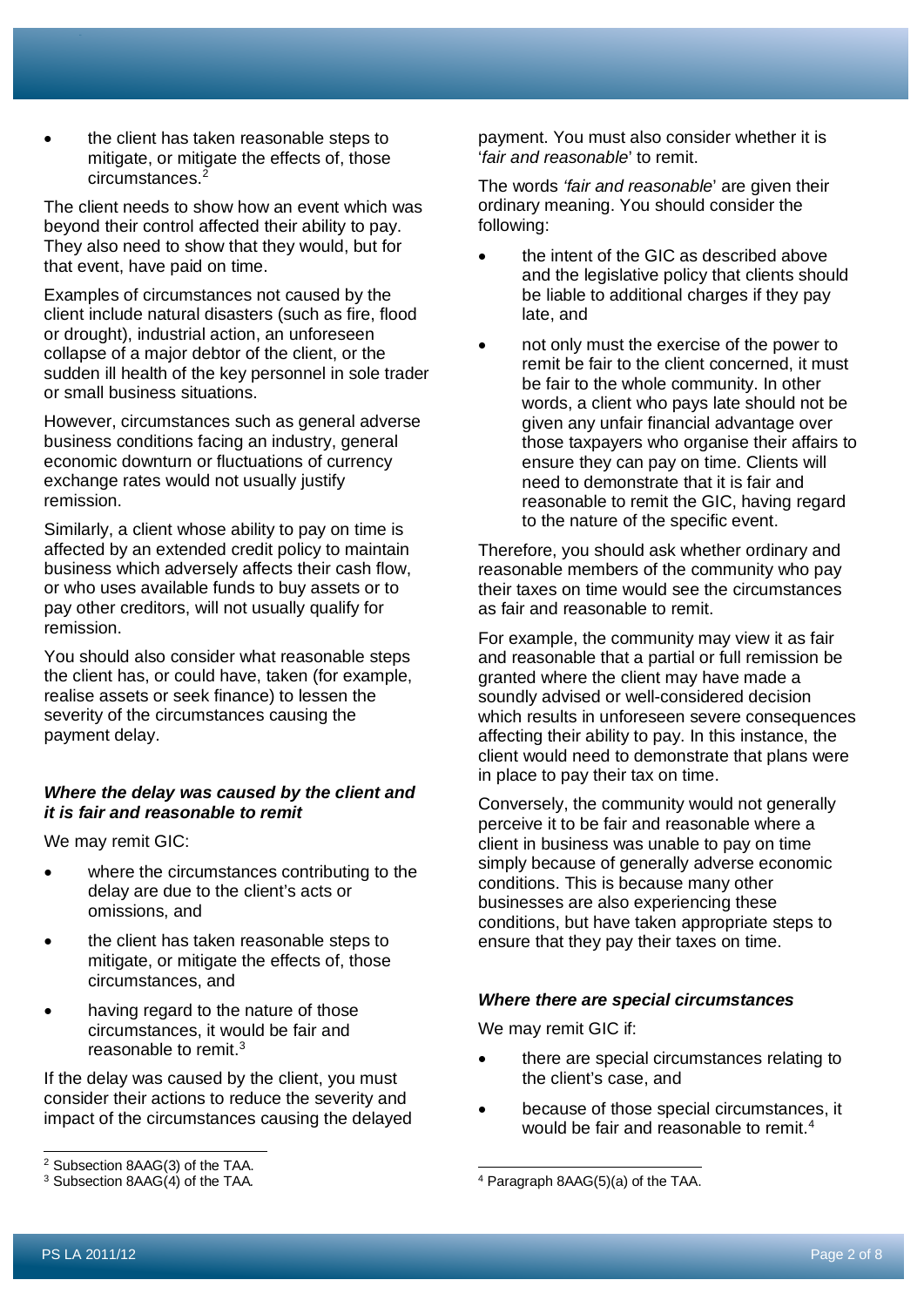What constitutes 'special circumstances' will depend on the facts in the particular case. You must consider each case on its own merits.

An example of a special circumstance would be where a client with a consistently good payment record is late making a payment on an isolated occasion. In deciding whether to remit the GIC in whole or in part, the good payment history and any other relevant factors of the client will be taken into account.

It must also be '*fair and reasonable*' to remit because of those special circumstances. The meaning of '*fair and reasonable*' is considered in previous paragraphs.

## *Where it is 'otherwise appropriate' to remit*

We may remit GIC if it is *'otherwise appropriate to do so'*. [5](#page-3-0) The decision to remit the GIC on this ground is restricted to senior tax officers.[6](#page-3-1)

This is a broad discretion and there is no exhaustive list of those circumstances which might warrant remission under this provision. However, it gives us a degree of flexibility for the remission of the GIC. It means that we can respond to changing circumstances, and consider unusual factors or future issues on their merits and make decisions accordingly.

Such decisions may be concerned with the circumstances of a particular client. In practice, however, they are more likely to extend to a particular group of tax clients, or to the general body of tax clients, and may involve consideration of issues of administrative efficiency and fairness.

An example of this type of decision is where the ATO introduced certain debt assistance initiatives. These allowed for extended repayment programs that considered partial or full GIC remission for the period of the payment arrangements.

Note that while a decision may be made to allow a remission of GIC for a particular category of tax debtors, this does not necessarily mean that *all* tax debtors falling within that category will be granted a remission, or given a remission to the same extent.<sup>[7](#page-3-2)</sup>

#### **5. Specific situations**

Specific policies apply to the remission of GIC in the following situations, and these are based on one or more of the above mentioned legislative provisions:

#### *Disputed debt and 50/50 arrangements*

You may offer a client a 50/50 arrangement which minimises their exposure to the GIC. Very generally, if the client pays all undisputed debts and a minimum of 50% of the principal disputed tax debt, we will remit 50% of the applicable GIC on the remaining balance of the debts in dispute, subiect to various other conditions.

Refer to Law Administration Practice Statement PS LA 2011/4 *Collection and recovery of disputed debts* for a more detailed discussion of 50/50 arrangements and the GIC implications of these.

## *Bankruptcy/liquidation*

The ATO will generally include claims for GIC in a proof of debt. You should not remit GIC in these cases as a general rule.

#### *Superannuation guarantee charge*

We have the discretion to remit GIC for the late payment of superannuation guarantee charge (SGC). It is however important to note that:

- SGC is an amount collected on behalf of employees, and
- SGC is payable by employers who have failed to provide the prescribed minimum level of superannuation support.

Given these considerations it may often be difficult to regard remission in these cases as 'fair and reasonable'.

Each case must however be examined on its merits taking into account the particular facts of the case in question.

One situation where remission may be granted is where an audit area has determined that an

<span id="page-3-0"></span><sup>5</sup> Paragraph 8AAG(5)(b) of the TAA.

<span id="page-3-1"></span><sup>6</sup> See *Taxation authorisation guidelines*, paragraph 1.16.8 Remit general interest: 'otherwise appropriate to do so'.

<span id="page-3-2"></span> $7$  The Commissioner reserves the right not to grant a remission if the particular circumstances of a case are such

that it would be inappropriate for such a concession to be given, taking into account the legislation and the factors considered in this policy.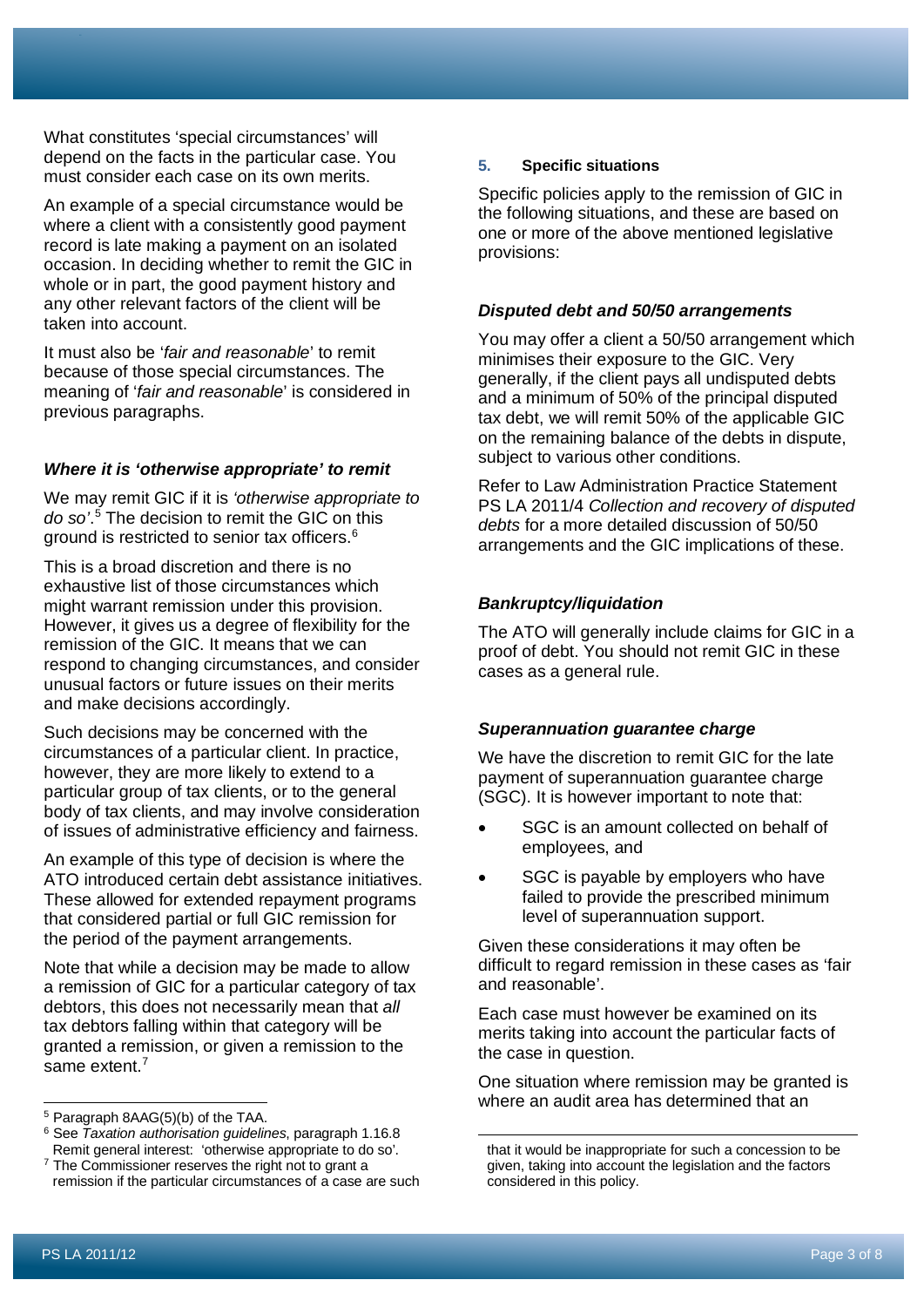employer has not made the minimum required superannuation contributions for an individual engaged under a contract for their labour as both parties reasonably believed that an employment relationship did not exist, resulting in an SGC assessment to the employer.

## *Excess contributions tax and the Division 293 tax[8](#page-4-0)*

There are caps on the amount that can be contributed to superannuation each financial year that are taxed at lower rates. If the client contributes more than these caps, they may have to pay extra tax. In some cases, the client can choose to pay the excess contributions tax from their Superannuation fund. This requires a release authority from the ATO, which the client forwards to the superannuation fund, directing them to release an amount to pay the tax.

*For excess contributions tax for 2012-13 and prior years, and excess non-concessional contributions tax for the 2013-14 and following income years:*

Excess contributions tax is due for payment 21 days after the assessment is given. GIC applies after this date if any of the tax is unpaid.

As soon as practicable after making the excess non-concessional contributions tax assessment, the ATO must give the client a release authority, $^{\rm 9}$  $^{\rm 9}$  $^{\rm 9}$ authorising the client's superannuation fund to release an amount to pay the tax.

Where the client gives the release authority to their superannuation fund before the due and payable date of the assessment, and the fund pays an amount to the ATO within the 30 days from when the superannuation fund receives the release authority,<sup>[10](#page-4-2)</sup> you should remit any GIC on the assessment up to the date the amount is paid to the ATO.

## *For excess concessional contributions in the 2013-14 and following income years:*

<span id="page-4-3"></span>A client can make an election within 21 days from the receipt of an excess concessional

contributions determination to issue a release authority to their superannuation fund.<sup>[11](#page-4-3)</sup>

Where the superannuation fund pays an amount to the ATO within the 7 days from the issue of the release authority, you should consider whether to remit any GIC accrued on the client's related income tax liability. You should also consider the extent of such a remission, on a case-by-case basis, taking into account the general guidelines contained in this practice statement.<sup>[12](#page-4-4)</sup>

## *For Division 293 tax*

A client may be liable for additional tax where an individual's income and certain superannuation contributions are in excess of the high income threshold. GIC accrues on an assessed Division 293 tax for an income year<sup>13</sup> and a debt account discharge liability for a superannuation interest, $14$  if they are not paid by their due and payable date.

Where a client gives a release authority to their superannuation fund before the due and payable date of those liabilities, and the superannuation fund pays the amount to the ATO within the 30 days of the superannuation fund receiving the release, you should remit any relevant GIC accrued up to the date of payment from the superannuation fund.

## *PAYG instalments*

You should not remit GIC on unpaid PAYG instalments solely because the income tax subsequently assessed for a client is less than the PAYG instalments that are payable for that year.

Similarly, where the client chooses a varied instalment rate that is lower than the rate previously used and is eligible for a credit in respect of earlier instalments, you should not remit GIC on the unpaid amount of that instalment for that reason alone. Any remission of GIC in these cases will only be granted if it is fair and

<span id="page-4-4"></span><span id="page-4-0"></span><sup>8</sup> Division 293 of the *Income Tax Assessment Act 1997*  (ITAA 1997).

<span id="page-4-1"></span><sup>&</sup>lt;sup>9</sup> Section 292-405 of the ITAA 1997.

<span id="page-4-2"></span><sup>10</sup> Subsection 292-415(1) of the ITAA 1997.

<sup>11</sup> Section 96-5 of Schedule 1 to the TAA.

<sup>&</sup>lt;sup>12</sup> This is because for the 2013-14 and later income years, excess concessional contributions are included in assessable income. It may therefore only be part of the reason for the debtor's total income tax debt.

<sup>13</sup> Section 293-75 of the ITAA 1997.

<sup>14</sup> Section 133-115 of Schedule 1 to the TAA.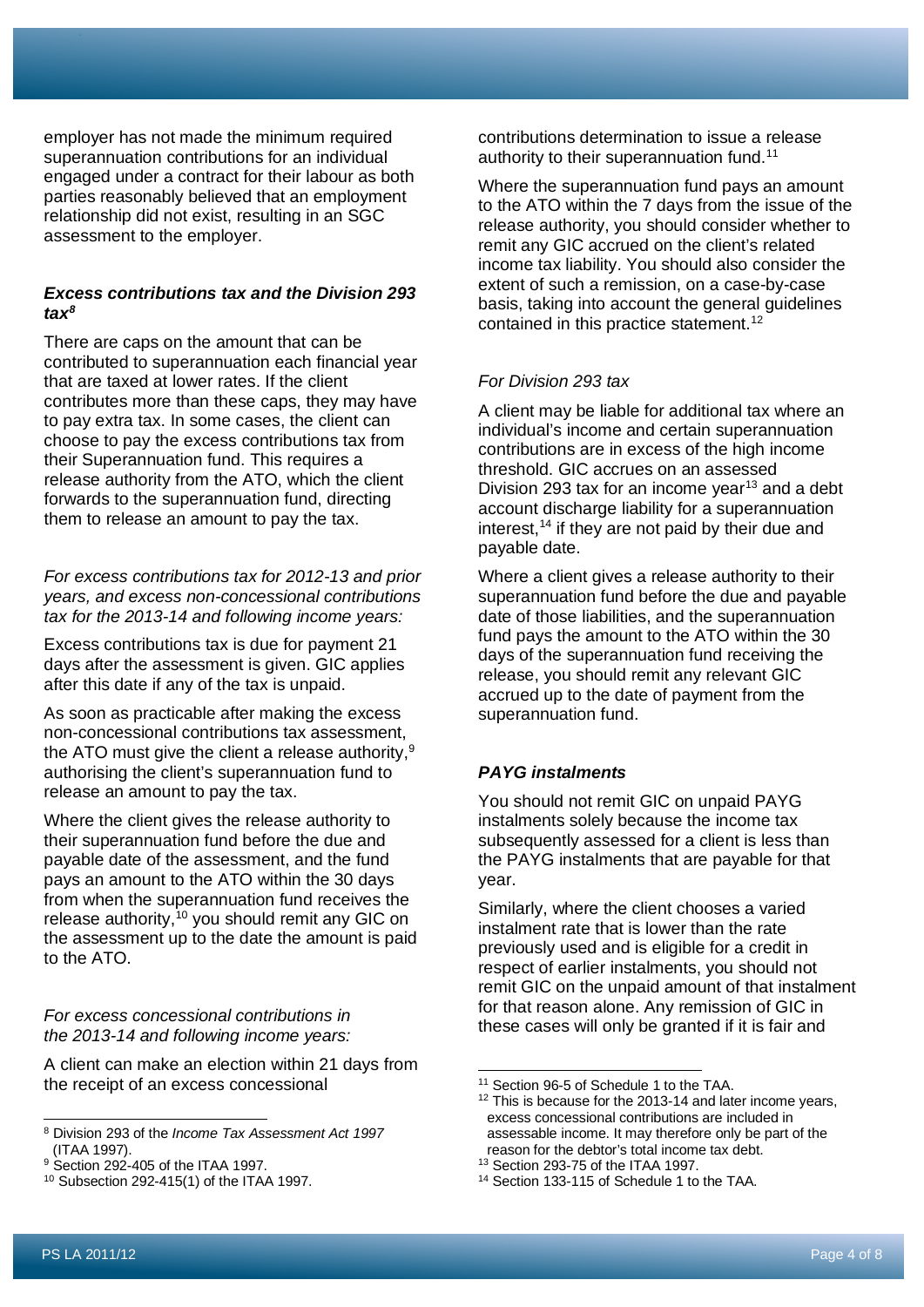reasonable to do so because of special circumstances.[15](#page-5-0)

## *Deceased estates*

Where payment cannot be made because probate has not been granted, the ATO recognises that this is often outside the control of the trustee of the deceased estate. In these situations, you should generally remit the GIC that has accrued on the account for the period from the date of death until 28 days after probate is granted.

For GIC accrued during the period of administration, remission may be granted if the trustee of a deceased estate under administration can show that assets were realised promptly and funds were not available at an earlier date to enable payment.

#### *Competent authority issues/mutual agreement procedures*

There are specific rules governing GIC remission in cases involving double-taxation with another tax jurisdiction, where the Mutual Agreement Procedure (MAP) article in Australia's double tax agreements applies.

Remission of GIC generally depends on the amount of tax actually paid in the foreign jurisdiction where that tax is directly related to the particular amount of profits that are the subject of the MAP.

See TR 2000/16 *Income tax: international transfer pricing – transfer pricing and profit reallocation adjustments, relief from double taxation and the Mutual Agreement Procedure*

#### *Foreign revenue claims*

If we are collecting a foreign revenue claim on behalf of another country under Division 263 of Schedule 1 to the TAA:

• You should remit GIC on the unpaid amount of the claim where the claim is reduced due to a reduction in the client's liability in that country. This may occur from a successful objection or appeal in that country where

the client is considered to never have been liable for the amount of the reduction. You should remit the GIC incurred on the amount of the reduction.

• You should generally not remit GIC solely because the client has made a part payment of the liability in the other country.

In some cases we may remove details of a foreign revenue claim from the foreign claims register under Division 263. In such cases the client will be entitled to a credit equal to the amount of the GIC that may have accrued in relation to the claim.

Refer to Law Administration Practice Statement PS LA 2011/13 *Cross-border recovery of taxation debts* for a more detailed discussion of foreign revenue claims.

#### **6. More information**

For more information, see:

- Chief Executive Instruction *[Respecting](http://myato/Governance/CEIs/Pages/Respecting-Clients)  [Clients' Rights of Review CEI](http://myato/Governance/CEIs/Pages/Respecting-Clients)* (link available internally only)
- PS LA [2011/4](https://www.ato.gov.au/law/view/document?DocID=PSR/PS20114/NAT/ATO/00001) *Collection and recovery of disputed debts,* for a more detailed discussion of 50/50 arrangements and the GIC implications of these
- PS LA [2011/13](https://www.ato.gov.au/law/view/document?DocID=PSR/PS201113/NAT/ATO/00001) *Cross-border recovery of taxation debts,* for a more detailed discussion of foreign revenue claims
- *[Taxpayers'](https://www.ato.gov.au/About-ATO/Commitments-and-reporting/Taxpayers--Charter/) Charter*, sets out the way the ATO conducts itself when dealing with our clients

| Date issued    | 14 April 2011 |
|----------------|---------------|
| Date of effect | 14 April 2011 |

<span id="page-5-0"></span><sup>&</sup>lt;sup>15</sup> Note that the basis for a GIC remission in cases involving a variation of the PAYG instalment rate is contained separately in section 45-240 of Schedule 1 to the TAA.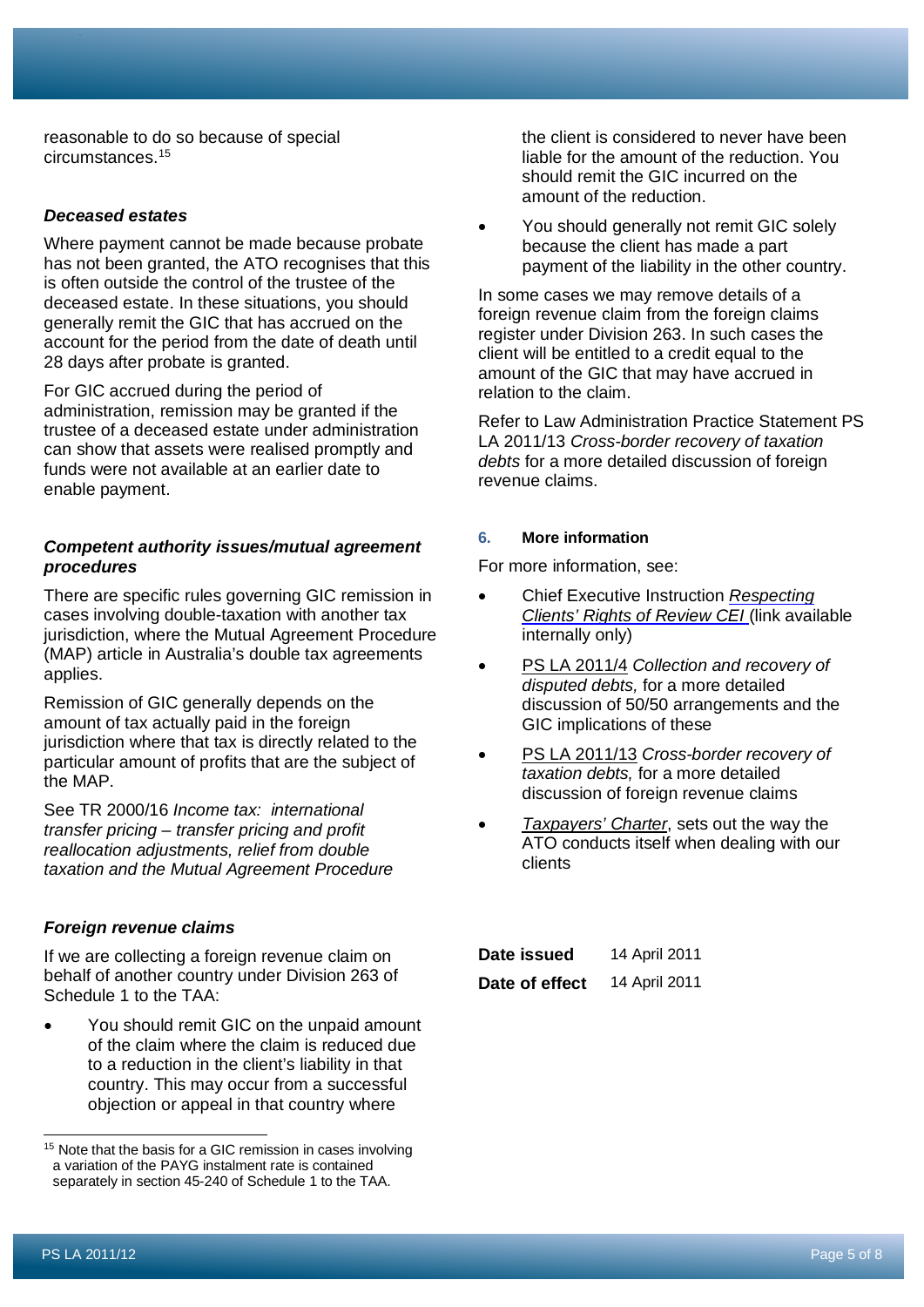## **ATTACHMENT A: DEDUCTIBILITY AND ASSESSABILITY OF GIC AND OTHER INTEREST CHARGES**

#### **Deductibility of GIC on income tax debts**

GIC can be claimed as a tax deduction as expenditure incurred in the year of income. [16](#page-6-0)

## *'Accrue' and 'incur'*

The terms 'accrue' and 'incur' are used frequently in these paragraphs.

> 'Accrue': GIC for late payment *accrues* on a daily basis; that is, it accumulates daily. [17](#page-6-1)

'Incur': For GIC to be deductible, it must have been *incurred* by the client in the year of income. You 'incur' GIC only if and when you actually become liable for it.

GIC is not incurred on unpaid income tax debts until the client is served (or, in the case of a full self assessment taxpayer, is taken to have been served) with a notice of assessment (NOA) triggering the liability to pay the income tax.<sup>[18](#page-6-2)</sup> Before this point, they are not liable for that income tax or associated GIC, however the GIC may be accruing should the assessment be due and payable. For example: A client lodges their individual 2013 income tax return, which was due and payable on the 21 November 2013, on 1 July 2014 and a NOA was issued on the 21 July 2014. The client will liable for the GIC from the 22 November 2013, as it has been accruing since the due date, but the GIC was incurred in the 2015 financial year.

A client is entitled to claim a deduction for the GIC it incurred even though the GIC may not have in fact been paid. This is so whether a client accounts for expenses on a 'cash basis' or 'accruals basis'.

# *Amended assessments*

Taxpayers are entitled to claim a tax deduction for the GIC imposed in respect of an amended assessment during the year in which the notice of amended assessment was served.[19](#page-6-3)

- For the 2000-01 to 2003-04 income years inclusive, where an assessment of income tax is amended increasing the liability, the amended assessment carries the same due date for payment as the original assessment. GIC for late payment of the amended assessment applies from the due date for payment of the original assessment. In these circumstances, the GIC which accrues from the due date for payment of the original assessment, to the issue date of the amended assessment is, incurred on the day that the amended assessment is issued. GIC accruing after the issue date of the amended assessment is incurred on a daily basis.
- From the 2004-05 income year onwards, amended assessments of income tax carry a prospective due date, and the shortfall interest charge (SIC) applies between the due date of the original assessment and the day before the issue date of the amended assessment (replacing the GIC in this period).This means that the GIC will be incurred and accrue only from the issue date of the amended assessment.

# *Late lodgment*

In relation to GIC imposed for late lodgment of an income tax return, [20](#page-6-4) taxpayers are entitled to claim a tax deduction for the GIC or interest amount imposed during the year in which the notice of late lodgment penalty was served.

With regard to the late lodgment of an income tax return for the 2000-01 or later years of income, the GIC which accrues<sup>21</sup> from the statutory due date of the original assessment to the issue date

<span id="page-6-3"></span><span id="page-6-0"></span><sup>16</sup> Section 25-5 of the ITAA 1997. A tax deduction for GIC incurred can be claimed in income tax returns for the years ended 30 June 2000 onwards. The former penalty by way of interest imposed under sections 163C, 170AA and 207A of the ITAA 1936 may also be claimed as a deduction. The deductibility of interest imposed under sections 163C, 170AA or 207A for income years 1992-93 to 1996-97 inclusive is provided for under subsection 51(5) of the ITAA 1936. For income years 1997-98 to 1998-99 inclusive, deductions can be claimed under section 25-5 of the ITAA 1997.

<span id="page-6-4"></span><span id="page-6-1"></span><sup>17</sup> See section 8AAC of the TAA.

<span id="page-6-2"></span><sup>18</sup> *FC of T v. Nash* [2013] FCA 336.

<sup>&</sup>lt;sup>19</sup> That is, when the client became 'definitively committed' to the payment or 'has completely subjected itself to the liability' *(FCT v. James Flood Pty Ltd* (1953) 88 CLR 492 at p 506).

<sup>&</sup>lt;sup>20</sup> Under section 163B or former section 163C of the ITAA 1936.

<sup>21</sup> Under former section 204 of the ITAA 1936 and section 5- 5 of the ITAA 1997.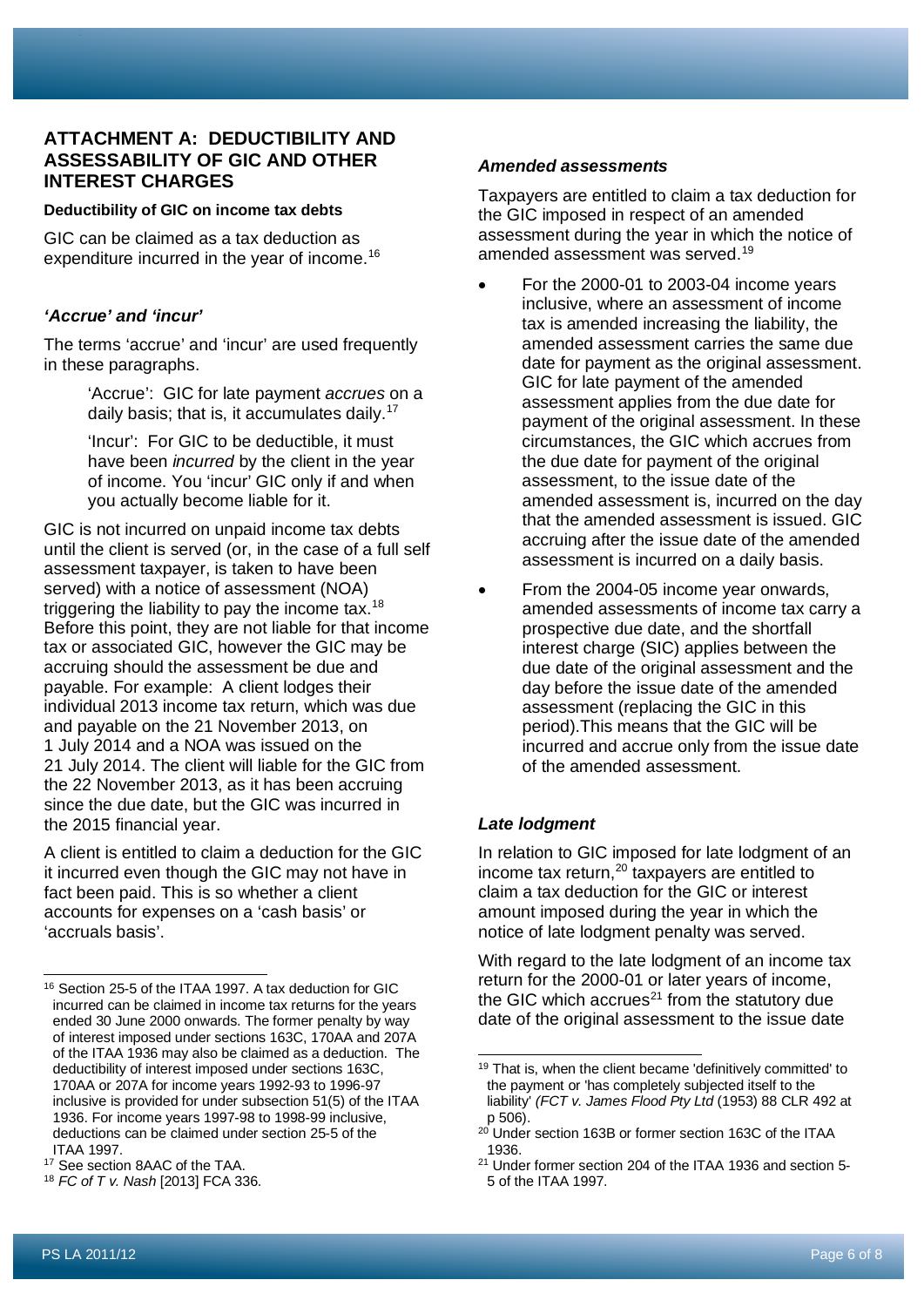of the assessment, is incurred on the day that the assessment is issued[.22](#page-7-0) GIC accruing after the issue date of the assessment is incurred on a daily basis.

#### **Deductibility of GIC on other revenue types**

## *Fringe Benefits Tax (FBT)*

FBT liabilities are not dependent on or affected by an assessment.<sup>[23](#page-7-1)</sup> GIC on an unpaid fringe benefits tax liability accrues from the date prescribed in subsection 90(1) of *the Fringe Benefits Tax Assessment Act 1986* and is incurred for the purposes of section 8-1 of the ITAA 1997 as and when it accrues.

## *Goods and services tax (GST)*

#### *Tax periods commencing prior to 1 July 2012*

The liability for GST becomes due and payable on the dates prescribed in *A New Tax System (Goods and Services Tax) Act 1999 (GST Act)<sup>24</sup>*. Indirect tax liabilities, which include GST, do not depend on a making of an assessment.<sup>[25](#page-7-3)</sup>

GIC on an unpaid GST liability for tax periods commencing prior to 1 July 2012 therefore accrues from the dates prescribed in the GST Act and is *incurred*<sup>[26](#page-7-4)</sup> as and when it accrues.

## *Tax periods commencing from 1 July 2012 onwards*

The liability to pay an assessed net amount of GST under the GST Act depends upon the making of an assessment. The Commissioner is treated as having made an assessment when a GST return is lodged for the tax period.<sup>[27](#page-7-5)</sup>

GIC on an unpaid GST liability for tax periods commencing from 1 July 2012 onwards *accrues* from the dates prescribed in the GST Act.<sup>[28](#page-7-6)</sup> but will only be *incurred* if an assessment has been made (or is taken to have been made) for the tax period.

## **Assessability of GIC remitted**

Taxpayers who have claimed (or can claim) a deduction for GIC must include as income any GIC that is subsequently remitted. Amounts remitted should be included as income in the financial year that the remission occurs.[29](#page-7-1)

In summary:

- If a client incurs GIC in a year of income, they can claim a deduction for that GIC in that year.
- If that GIC is later remitted, they must include the amount remitted as assessable income in the year in which the remission occurred.
	- This applies even if they had not actually claimed a deduction for the remitted GIC. It applies so long as they *can claim* a deduction for that amount.
	- If they *cannot* claim a deduction for that amount (for example, if the period for amending the return to claim the deduction has expired), the amount should not be included as assessable income.

## **Examples**

## *Example 1: When GIC can be deducted*

Sam lodged his 2009-10 income tax return on 20 October 2010. A debit notice of assessment issued on 1 November 2010 with a payment due date of 22 November 2010.

Sam failed to pay this amount by the due date and GIC was imposed until the total amounts owing were paid in full on 31 March 2011.

The GIC that accrued from 22 November 2010 to 31 March 2011 was incurred in the 2011 income tax year.

Sam is entitled to claim the GIC as a deduction in the 2010-11 income tax return.

<span id="page-7-0"></span><sup>22</sup> See *FC of T v. Nash* [2013] FCA 336.

<span id="page-7-1"></span><sup>&</sup>lt;sup>23</sup> See Taxation Determination TD 2004/20.

<span id="page-7-2"></span><sup>24</sup> Sections 33-3 and 33-5 of the GST Act.

<span id="page-7-3"></span><sup>&</sup>lt;sup>25</sup> Subsection 105-15(1) of Schedule 1 to the TAA.

<span id="page-7-4"></span><sup>26</sup> For the purposes of section 8-1 of the ITAA 1997.

<span id="page-7-5"></span><sup>&</sup>lt;sup>27</sup> Section 155-15 of Schedule 1 to the TAA. <sup>28</sup> Sections 33-3 and 33-5 of the GST Act.

<span id="page-7-6"></span>

<sup>29</sup> Section 20-25 of the ITAA 1997 states that remission of the GIC is a recoupment. Where a deduction has been allowed, or is allowable, under section 25-5 of the ITAA 1997 for tax-related expenditure, any recoupment of the expenditure is assessable under sections 20-35 or 20- 40 of Subdivision 20-A of the ITAA 1997.